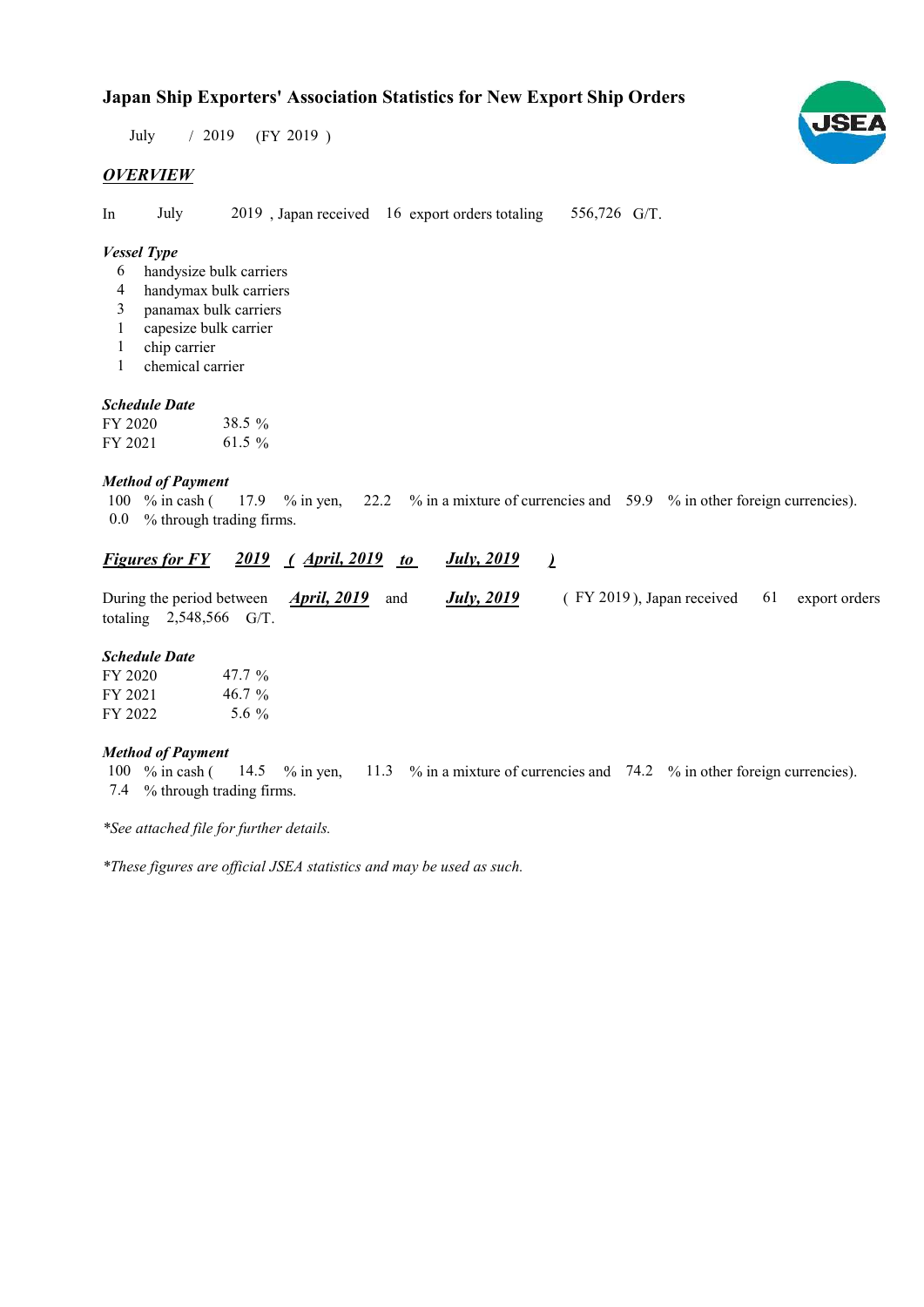# New Export Orders Placed in July 2019 (FY 2019) Based on Fiscal Year

No. | G/T || No. | G/T || No. | G/T || No. | G/T || No. | G/T || No. | G/T || No. | G/T || No. | G/T General Cargos 29 1,936,740 6 341,960 1 9,990 0 0 1 7,450 0 0 2 17,440 8 359,400 Bulk Carriers 150 6,394,050 20 824,900 13 740,100 13 527,200 11 459,600 15 535,400 52 2,262,300 97 4,415,700 Tankers 19 34 2,356,137 2 210,500 0 0 1 1,400 5 246,100 1 21,326 7 268,826 11 540,926 Combined Carriers 0 0 0 0 0 0 0 0 0 0 0 0 0 0 0 0 Others 1 1,240 0 0 0 0 0 0 0 0 0 0 0 0 0 0 Total 214 10,688,167 28 1,377,360 14 750,090 14 528,600 17 713,150 16 556,726 61 2,548,566 116 5,316,026  $\left\lceil \frac{1}{2019} / \frac{FY2018 \left( \% \right)}{FY2018 \left( \% \right)} \right\rceil \qquad \qquad \left. \ast \frac{1}{207.3} \right\rceil \qquad \qquad \left. \frac{91.6}{91.6} \right\rceil \qquad \qquad \left. \frac{140.7}{105.6} \right\rceil \qquad \qquad \frac{105.6}{133.1} \qquad \qquad \frac{133.1}{105.9} \qquad \qquad \frac{95.3}{105.9} \qquad \qquad \frac{118.3}{105.9} \qquad \qquad \$ In CGT 1,141,060 4,629,871 606,432 298,083 240,617 329,631 272,729 1,141,060 2,308,283 Description Apr 18 to Mar 19 March 2019 April 2019 May 2019<br>No. 6/T No. 6/T No. 6/T No. 6/T No. 6/T Apr 18 to Mar 19 March 2019 | April 2019 | May 2019 | June 2019 | July 2019 | Apr 19 to July 19 | Jan 19 to July 19

Figures for shipbuilding orders of 500 G/T and over for export as steel vessels placed with JSEA members are covered.

\*FY 2018/FY2017

\*\*Calendar Year 2019

JSEA (August 2019)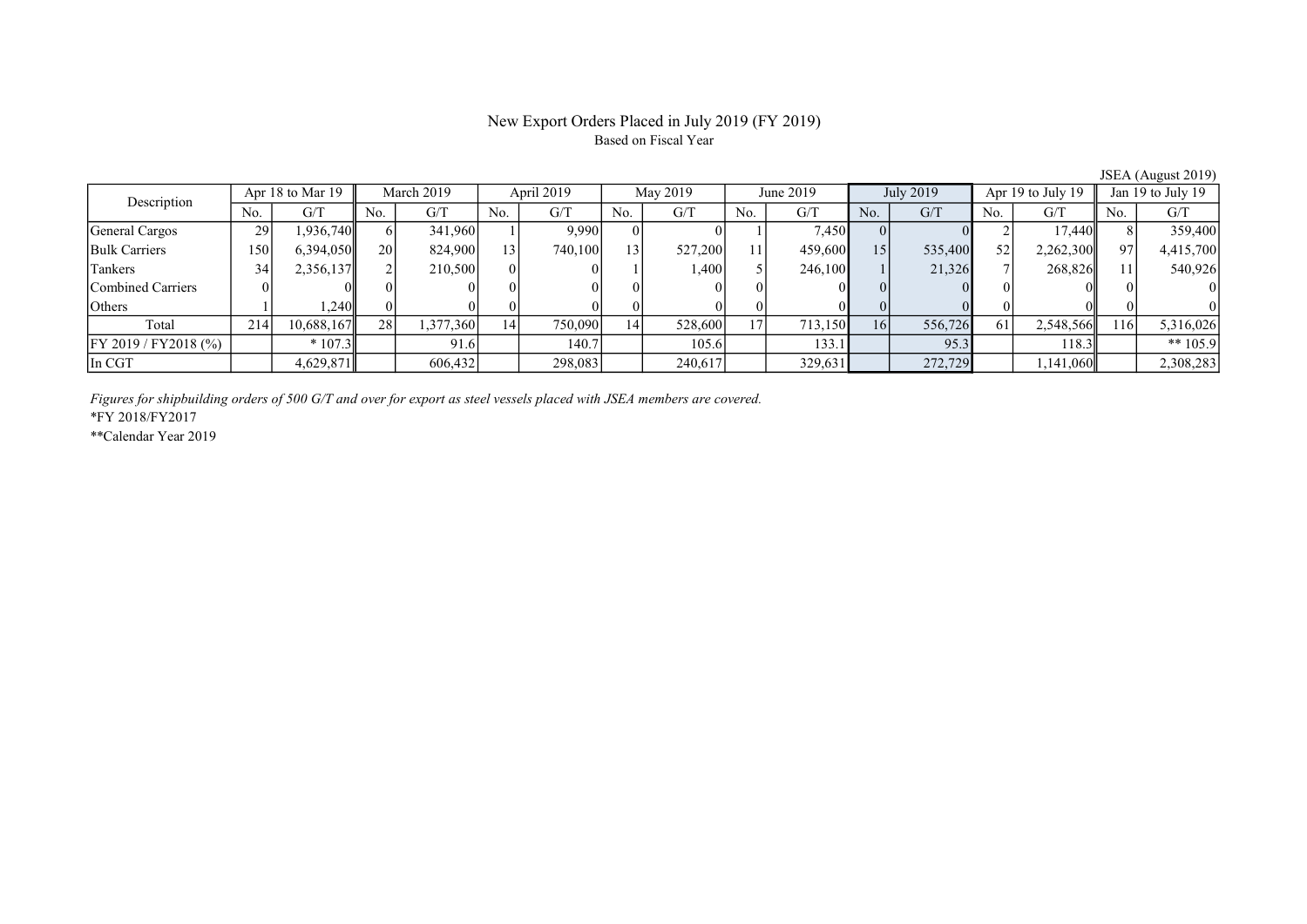# Export Ships Delivered in July 2019 (FY 2019) Based on Fiscal Year

JSEA (August 2019)

| Description           | Apr 18 to Mar 19 |            | March 2019        |           | April 2019      |           | May 2019 |           | June 2019 |           | July 2019       |           | Apr $19$ to July $19$ |           | Jan 19 to July 19 |            |
|-----------------------|------------------|------------|-------------------|-----------|-----------------|-----------|----------|-----------|-----------|-----------|-----------------|-----------|-----------------------|-----------|-------------------|------------|
|                       | No.              | G/T        | No.               | G/T       | No.             | G/T       | No.      | G/T       | No.       | G/T       | No.             | G/T       | No.                   | G/T       | No.               | G/T        |
| General Cargos        | 27               | 2,691,356  |                   | 297,826   |                 | 401,754   |          | 219,775   |           | 339,846   |                 | 7,450     |                       | 968,825   | 14                | 1,434,510  |
| <b>Bulk Carriers</b>  | 116'             | 4,235,101  | 131               | 516,762   | 10 <sub>1</sub> | 397,435   |          | 601,301   | 14.       | 557,691   | 13 <sub>1</sub> | 446,305   | 52                    | 2,002,732 | 90                | 3,329,230  |
| Tankers               | 68               | 4,127,923  |                   | 380,591   |                 | 662,278   |          | 274,824   |           | 296,841   |                 | 633,832   | 23                    | 1,867,775 | 48                | 3,167,657  |
| Combined Carriers     |                  |            | $^{\prime\prime}$ |           |                 |           |          |           |           |           |                 |           |                       |           |                   |            |
| <b>Others</b>         |                  |            |                   |           |                 |           |          |           |           |           |                 |           |                       |           |                   |            |
| Total                 | 211              | 11,054,380 | 24                | 1,195,179 | 22              | 1,461,467 | 20       | 1,095,900 | 22        | 1,194,378 | 20              | 1,087,587 | 84                    | 4,839,332 | 152               | 7,931,397  |
| FY 2019 / FY 2018 (%) |                  | $*109.7$   |                   | 111.1     |                 | 159.1     |          | 186.6     |           | 100.7     |                 | 298.6     |                       | 158.3     |                   | ** $131.8$ |
| In CGT                |                  | 5,410,238  |                   | 540,548   |                 | 656,621   |          | 513,664   |           | 515,487   |                 | 552,486   |                       | 2,238,258 |                   | 3,782,204  |

Deliveries of new shipbuilding orders of 500 G/T and over for export as steel vessels placed with JSEA members are covered.

\*FY 2018/FY2017

\*\*Calendar Year 2019